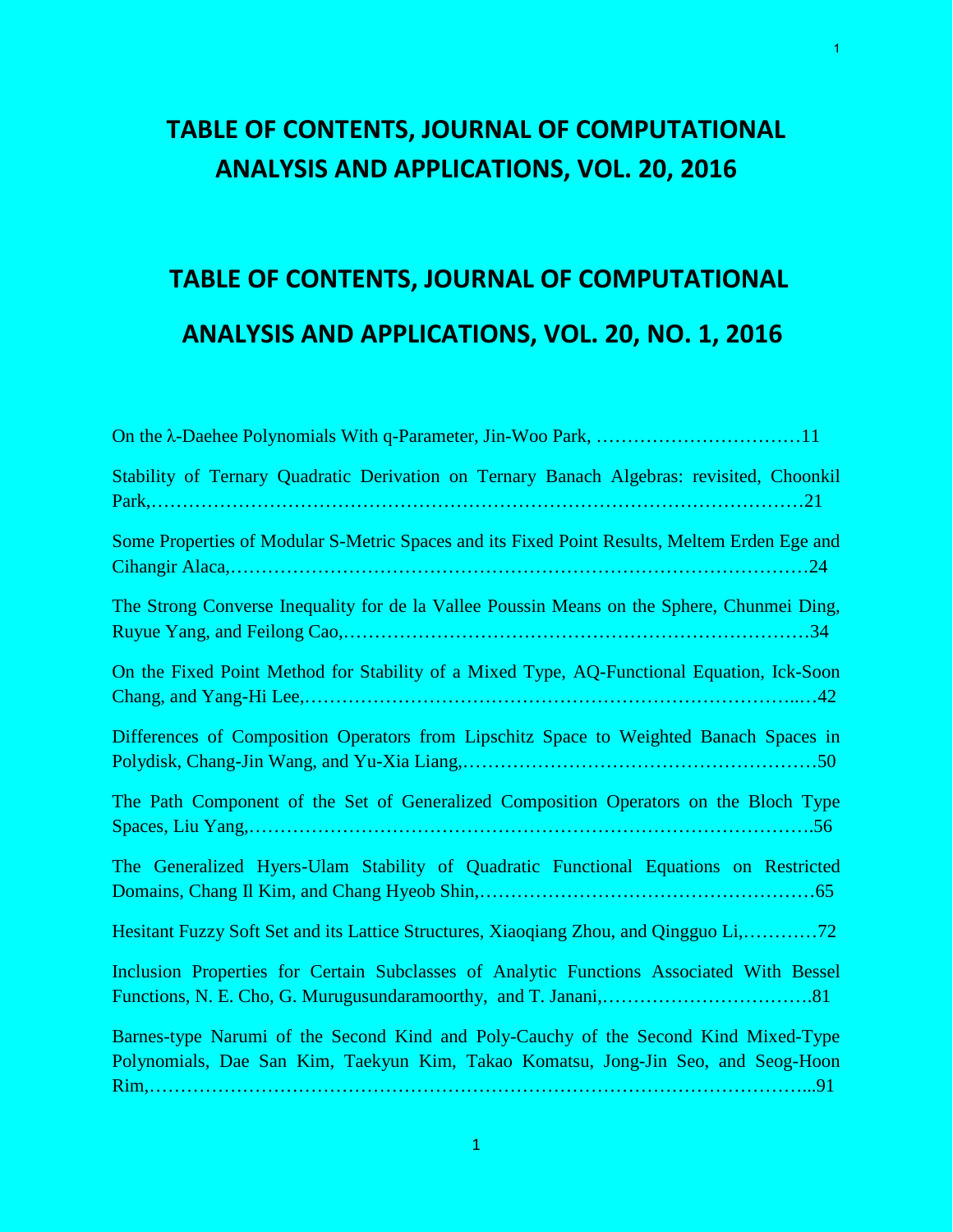| Superstability and Stability of (r,s,t)-J*-Homomorphisms: Fixed Point and Direct Methods,                                                                                  |
|----------------------------------------------------------------------------------------------------------------------------------------------------------------------------|
| Differential Subordinations Obtained by Using a Generalization of Marx-Strohhäcker Theorem,<br>Georgia Irina Oros, Gheorghe Oros, Alina Alb Lupas, and Vlad Ionescu,135    |
| A Finite Difference Method for Burgers' Equation in the Unbounded Domain Using Artificial                                                                                  |
| Barnes-Type Peters Polynomials Associated with Poly-Cauchy Polynomials of the Second Kind,<br>Dae San Kim, Taekyun Kim, Takao Komatsu, Hyuck In Kwon, and Sang-Hun Lee,151 |
| On the Solution for a System of two Rational Difference Equations, Chang-you Wang, Xiao-jing                                                                               |
| On Distributions of Discrete Order Statistics, Y. Bulut, M. Güngör, B. Yüzbaşı, F. Özbey, and E.                                                                           |

### **TABLE OF CONTENTS, JOURNAL OF COMPUTATIONAL ANALYSIS AND APPLICATIONS, VOL. 20, NO. 2, 2016**

| A Recurrent Neural Fuzzy Network, George A. Anastassiou, and Iuliana F. Iatan,213            |
|----------------------------------------------------------------------------------------------|
| Qualitative Behavior of some Rational Difference Equations, H. El-Metwally, and E. M.        |
| .226                                                                                         |
| Worse-Case Conditional Value-at-Risk for Asymmetrically Distributed Asset Scenarios Returns, |
|                                                                                              |
| A Note on the Interval-Valued Similarity Measure and the Interval-Valued Distance Measure    |
| Induced by the Choquet Integral with Respect to an Interval-Valued Capacity, Jeong Gon Lee   |
|                                                                                              |
| n-Jordan *-Derivations on Induced Fuzzy C*-Algebras, Gang Lu, Yanduo Wang, and Pengyu        |
|                                                                                              |
| Global Stability Analysis of a Delayed Viral Infection Model With Antibodies and General     |

Nonlinear Incidence Rate, A. M. Elaiw, N. H. AlShamrani, and M. A. Alghamdi,……………277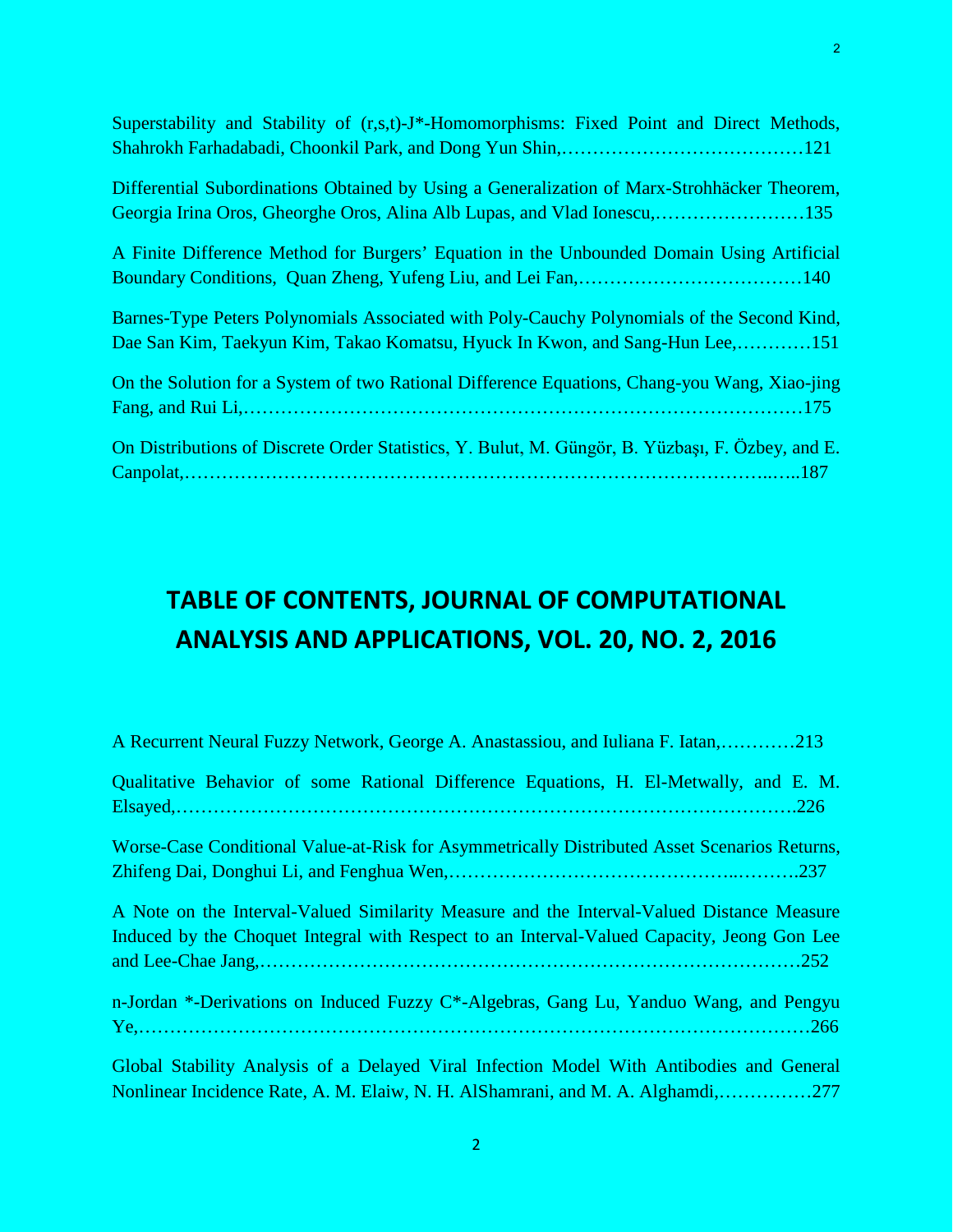| Stability of Generalized Cubic Set-Valued Functional Equations, Dongseung Kang,296                       |
|----------------------------------------------------------------------------------------------------------|
| A New Regularity (p-Regularity) of Stratified L-Generalized Convergence Spaces, Lingqiang Li,            |
| Uni-Soft Filters and Uni-Soft G-Filters in Residuated Lattices, Young Bae Jun, and Seok Zun              |
| Mathematical Analysis of a General Viral Infection Model With Immune Response, N. H.                     |
| Newton's Method for Computing the Fifth Roots of p-Adic Numbers, Y.H. Kim, H.M. Kim, and                 |
| Solution of the Ulam Stability Problem for Euler-Lagrange $(\alpha, \beta; k)$ -Quadratic Mappings, S.A. |
| Some Integral Inequalities via $(h-(\alpha,m))$ –Logarithmically Convexity, Jianhua Chen, and Xianjiu    |
| On Gosper's q-Trigonometric Function, Mahmoud Jafari Shah Belaghi, and Nuri Kuruoglu, 381                |
| Approximate Quadratic Forms on Restricted Domains, Won-Gil Park and Jae-Hyeong Bae, 388                  |

# **TABLE OF CONTENTS, JOURNAL OF COMPUTATIONAL ANALYSIS AND APPLICATIONS, VOL. 20, NO. 3, 2016**

| Fixed Points in Topological Vector Space (tvs) Valued Cone Metric Spaces, Muhammad                     |  |
|--------------------------------------------------------------------------------------------------------|--|
|                                                                                                        |  |
| On the Twisted q-Changhee Polynomials of Higher Order, Jin-Woo Park,424                                |  |
| Some Symmetry Identities for the (h, q)-Bernoulli Polynomials under the Third Dihedral Group           |  |
| $D_3$ Arising From q-Volkenborn Integral on $\mathbb{Z}_p$ , S.-H. Rim, T. G. Kim, and S. H. Lee,432   |  |
| Some Identities of Bell Polynomials Associated With p-Adic Integral on $\mathbb{Z}_p$ , Seog-Hoon Rim, |  |
|                                                                                                        |  |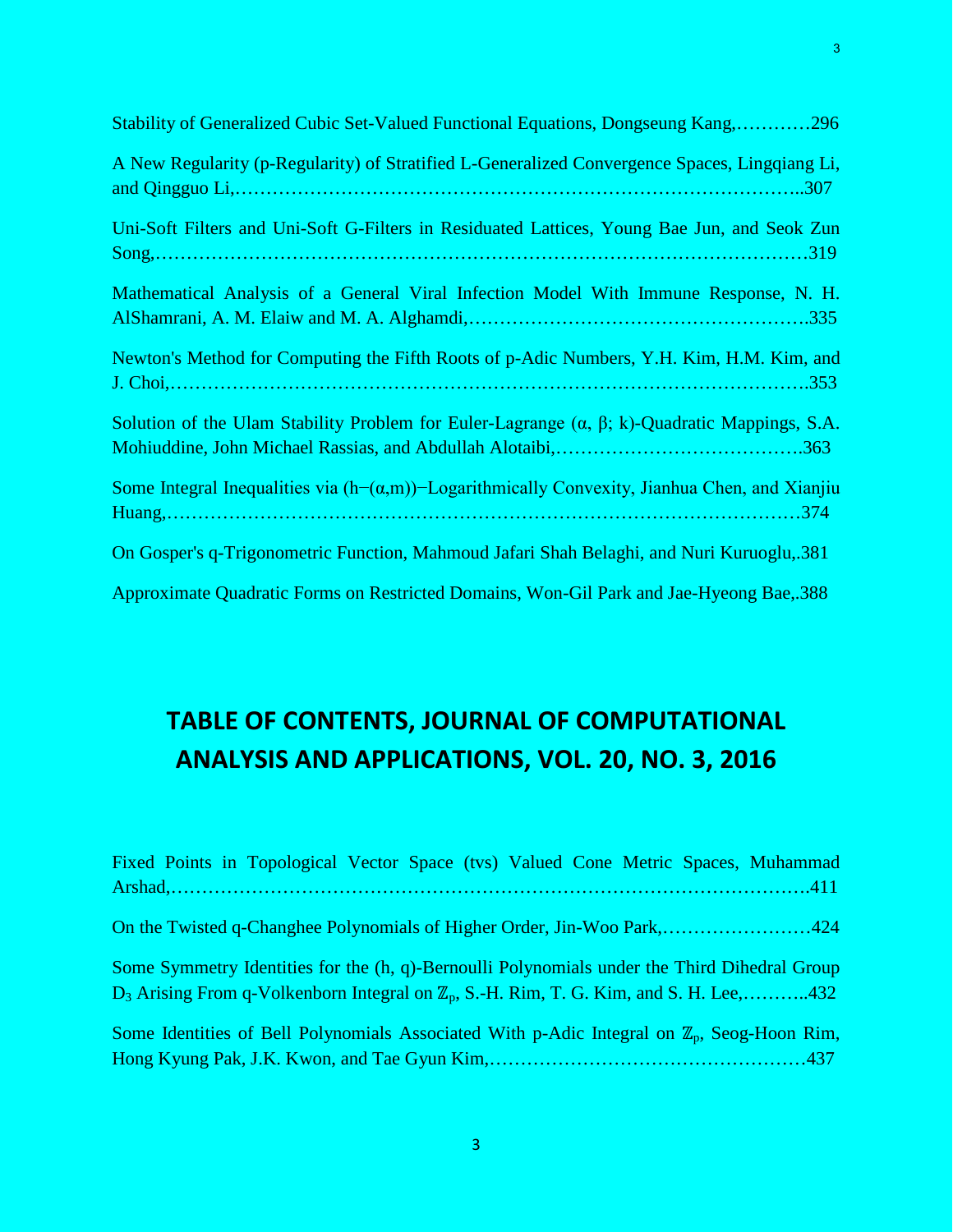| On a Product-Type Operator from Weighted Bergman-Nevanlinna Spaces to Weighted Zygmund<br>Spaces On the Unit Disk, Zhi Jie Jiang, Hong Bin Bai, and Zuo An Li,        447            |
|--------------------------------------------------------------------------------------------------------------------------------------------------------------------------------------|
| Hesitant Fuzzy Maclaurin Symmetric Mean Operators and Their Application in Multiple<br>Attribute Decision Making, Wu Li, Xiaoqiang Zhou, and Guanqi Guo,459                          |
| A Note on the Generalized q-Changhee Numbers Of Higher Order, Eun-Jung Moon, and Jin-                                                                                                |
| An Investigation of the Certain Class of Multivalent Harmonic Mappings, H. Esra Ozkan Ucar,                                                                                          |
| Robust Stabilization Based on Periodic Observers for LDP Systems, Ling-Ling Lv, and Lei                                                                                              |
| Embedding Relations of Besov Classes Under GBV, W. T. Cheng, X. W. Xu, X. M. Zeng499                                                                                                 |
| Existence and Uniqueness Results for a Nonlocal q-Fractional Integral Boundary Value Problem<br>of Sequential Orders, Bashir Ahmad, Yong Zhou, Ahmed Alsaedi, and Hana Al-Hutami,514 |
| Reconstruction of Bivariate Functions by Sparse Sine Coefficients, Zhihua Zhang,530                                                                                                  |
| A New Relaxation Method for Mathematical Programs with Nonlinear Complementarity                                                                                                     |
| Some Fixed Point Results of Generalized Lipschitz Mappings on Cone b-Metric Spaces over                                                                                              |
| Some Identities of Bell Polynomials, Lee-Chae Jang and Taekyun Kim,584                                                                                                               |
| On A Type of Rough Intuitionistic Fuzzy Sets and Its Topological Structure, Yan-Lan Zhang,                                                                                           |

# **TABLE OF CONTENTS, JOURNAL OF COMPUTATIONAL ANALYSIS AND APPLICATIONS, VOL. 20, NO. 4, 2016**

| Modelling By Shepard-Type Curves and Surfaces, Umberto Amato, and Biancamaria Della |  |  |  |  |  |  |  |
|-------------------------------------------------------------------------------------|--|--|--|--|--|--|--|
|                                                                                     |  |  |  |  |  |  |  |
|                                                                                     |  |  |  |  |  |  |  |
| Hesitant Fuzzy Set Theory Applied to BCK/BCI-Algebras, Young Bae Jun, and Sun Shin  |  |  |  |  |  |  |  |
|                                                                                     |  |  |  |  |  |  |  |
|                                                                                     |  |  |  |  |  |  |  |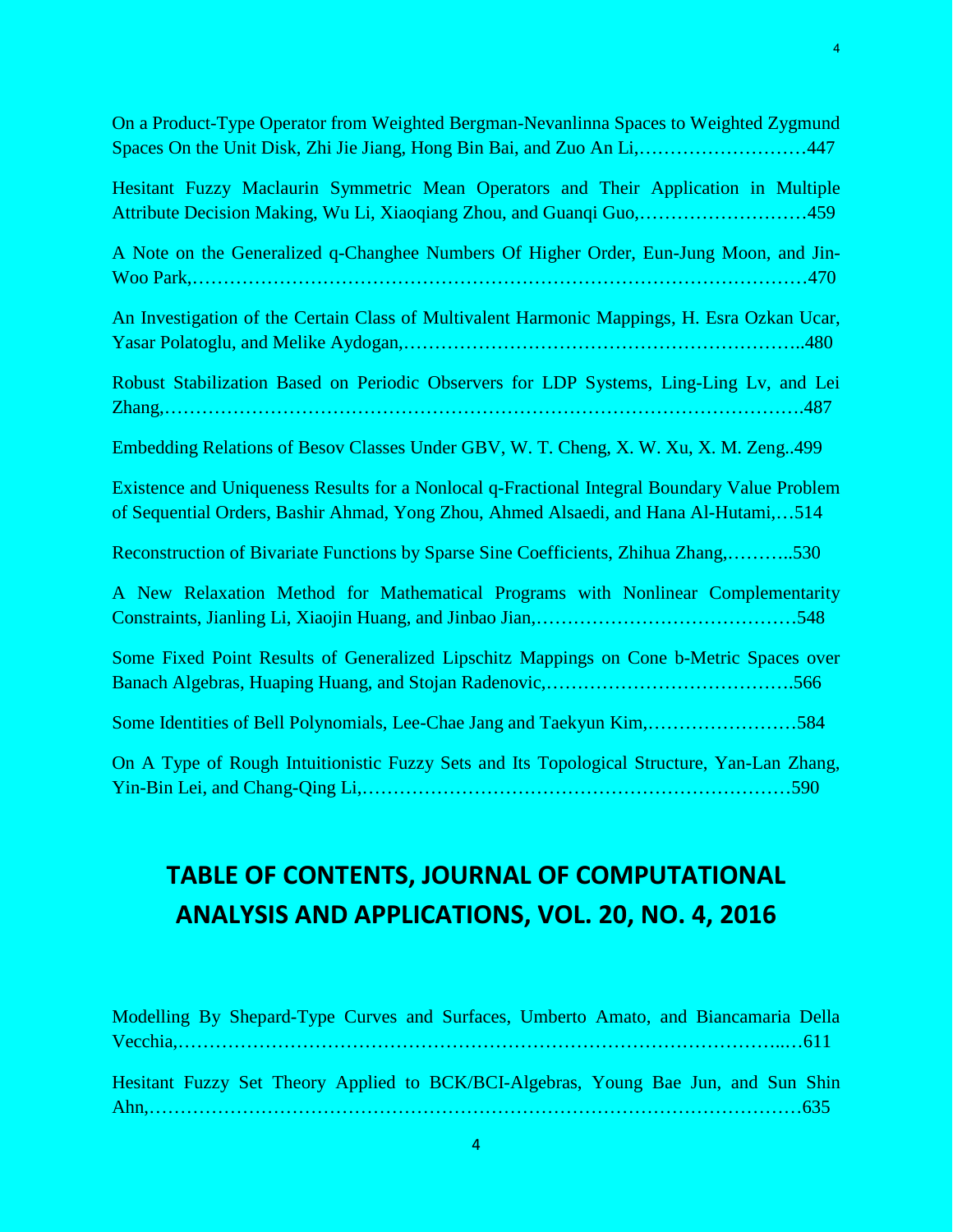Fractional q-Integrodifference Equations and Inclusions With Nonlocal Fractional q-Integral Conditions, Sotiris K. Ntouyas, and Jessada Tariboon,………………………………………..647

On the Solvability of a System of Multi-Point Second Order Boundary Value Problem, Tugba Senlik Cerdik, Ilkay Yaslan Karaca, Aycan Sinanoglu, and Fatma Tokmak Fen,……………..666

Cascadic Multigrid Method for the Elliptic Monge-Ampère Equation, Zhiyong Liu,…………674

Iterative Algorithms for Zeros of Accretive Operators and Fixed Points of Nonexpansive Mappings in Banach Spaces, Jong Soo Jung,…………………………………………………..688

Fixed Points by Some Iterative Algorithms in Banach and Hilbert Spaces with Some Applications, S. A. Ahmed, A. El-Sayed Ahmed, Abdulfattah K. A. Bukhari, and Vesna Cojbasic Rajic,…………………………………………………………………………………707

A Variant of Second-Order Arnoldi Method for Solving the Quadratic Eigenvalue Problem, Peng Zhou, Xiang Wang, Ming He, and Liang-Zhi Mao,……………………………………………718

Solvability for Fractional Differential Inclusions with Fractional Nonseparated Boundary Conditions, Xianghu Liu, Xiaoyou Liu, and Yanmin Liu,……………………………………..734

Generalized Intuitionistic Fuzzy Soft Rough Set and Its Application in Decision Making, Haidong Zhang, Lianglin Xiong, and Weiyuan Ma,……………………………………….…..750

Global Exponential Dissipativity of Static Neural Networks with Time Delay and Impulses, Liping Zhang, Shu-Lin Wu, and Kelin Li,………………………………………………….….767

#### **TABLE OF CONTENTS, JOURNAL OF COMPUTATIONAL ANALYSIS AND APPLICATIONS, VOL. 20, NO. 5, 2016**

Barnes-Type Peters of the First Kind and Poly-Cauchy of the First Kind Mixed-Type Polynomials, Dae San Kim, Taekyun Kim, Takao Komatsu, and Dmitry V. Dolgy, …………803

On the Hyperstablity of a Functional Equation in Commutative Groups, Muaadh Almahalebi, and Choonkil Park,……………………………………………………………………………..826

A Fractional Finite Difference Inclusion, Dumitru Baleanu, Shahram Rezapour, and Saeid Salehi,………………………………………………………………………………………...…834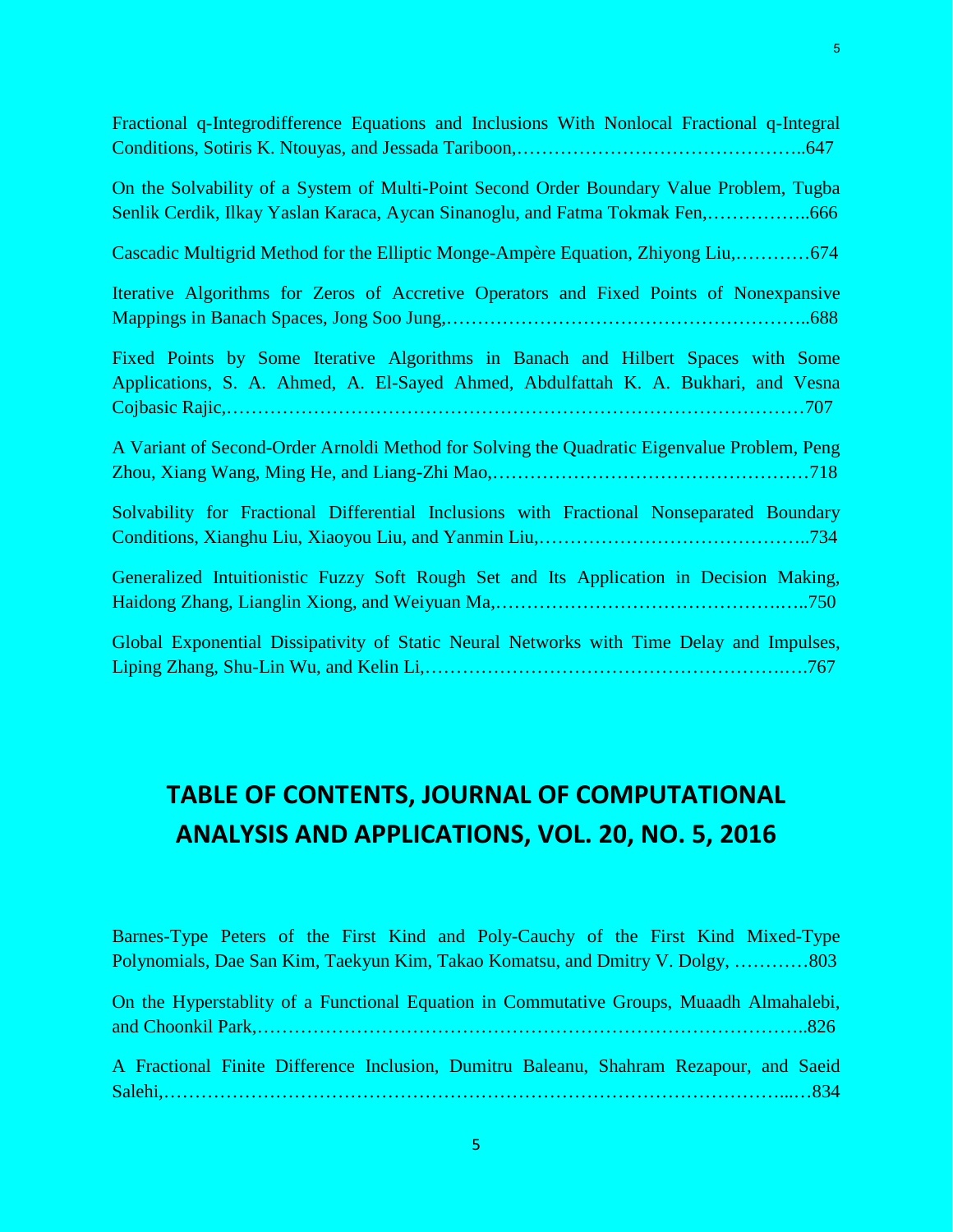| Some Implicit Properties of the Second Kind Bernoulli Polynomials of Order a, C. S. Ryoo, and                                                                                              |
|--------------------------------------------------------------------------------------------------------------------------------------------------------------------------------------------|
| An Oscillation of the Solution For a Nonlinear Second-Order Stochastic Differential Equation,<br>Iryna Komashynska, Mohammed AL-Smadi, Ali Ateiwi, and Ayed Al e'damat,860                 |
| Fixed Point Theorems and T-stability of Picard Iteration For Generalized Lipschitz Mappings in<br>Cone Metric Spaces Over Banach Algebras, Huaping Huang, Shaoyuan Xu, Hao Liu, and Stojan |
| Int-soft Filters of MTL-Algebras, Young Bae Jun, Seok Zun Song, Eun Hwan Roh, and Sun                                                                                                      |
| Convergence Analysis of New Iterative Approximating Schemes with Errors for Total<br>Asymptotically Nonexpansive Mappings in Hyperbolic Spaces, Ting-jian Xiong, and Heng-you              |
| Some Ostrowski Type Integral Inequalities for Double Integral on Time Scales, Wajeeha Irshad,                                                                                              |
| The Henstock-Stieltjes Integral for Fuzzy-Number-Valued Functions on a Infinite Interval,                                                                                                  |
| New Weighted q-Cebysev-Gruss Type Inequalities for Double Integrals, Zhen Liu, and Wengui                                                                                                  |
| Quadratic p-Functional Inequalities in Normed Spaces, Ikan Choi, Sunghoon Kim, George A.                                                                                                   |
| Solution of the Ulam Stability Problem for Quartic (a, b)-Functional Equations, Abdullah                                                                                                   |
| Existence of Positive Solutions for Summation Boundary Value Problem for a Fourth-Order                                                                                                    |
| Similarity Measure Between Generalized Intuitionistic Fuzzy Sets and Its Application to Pattern<br>Recognition, Jin Han Park, Jongchul Hwang, Juhyung Kim, Byeongmuk Park, Juyoung Park,   |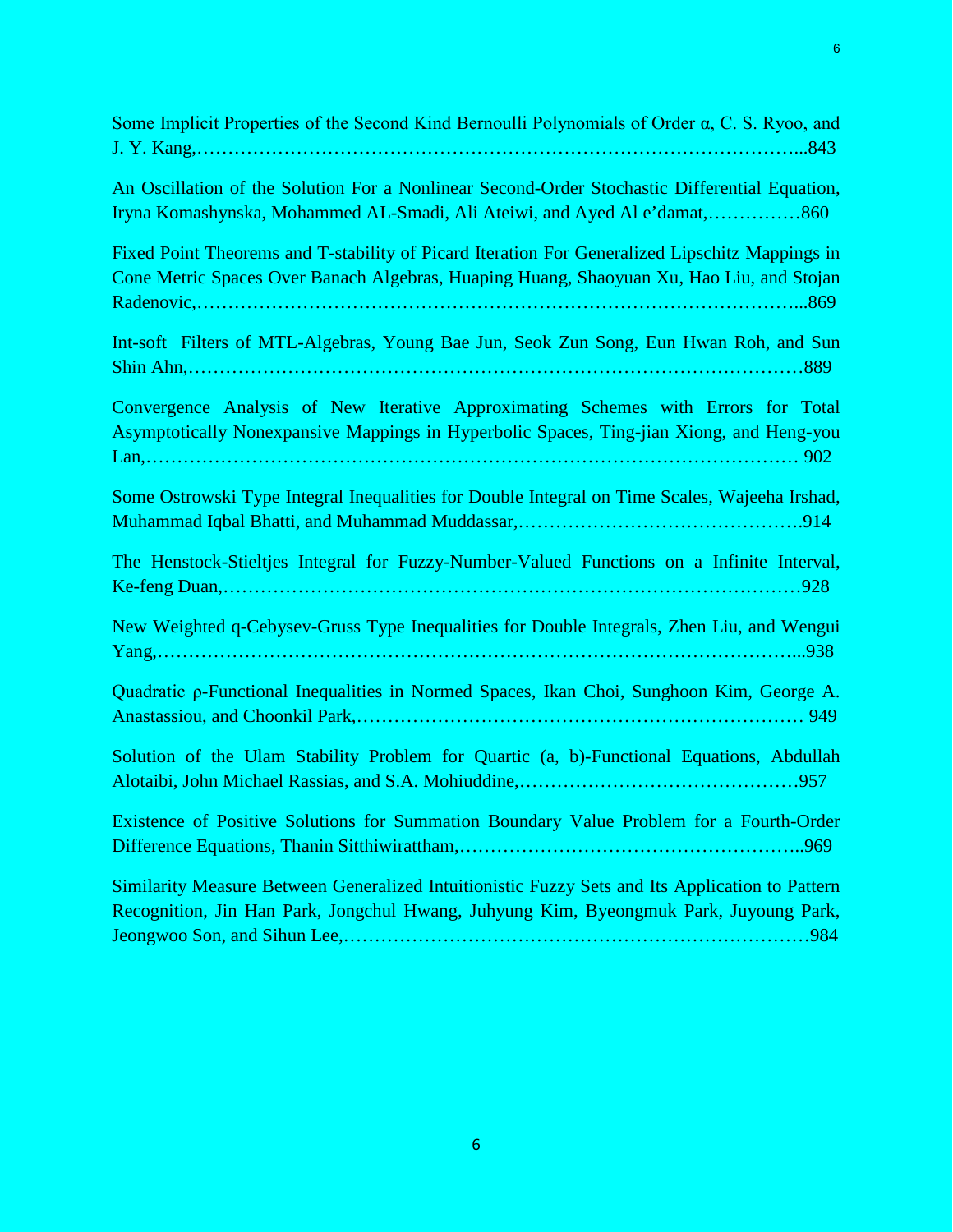# **TABLE OF CONTENTS, JOURNAL OF COMPUTATIONAL ANALYSIS AND APPLICATIONS, VOL. 20, NO. 6, 2016**

| On the Stability of the Generalized Quadratic Set-Valued Functional Equation, Hahng-Yun Chu,                                                                                |
|-----------------------------------------------------------------------------------------------------------------------------------------------------------------------------|
| Common Best Proximity Points For Proximally Commuting Mappings In Non-Archimedean<br>PM-Spaces, George A. Anastassiou, Yeol Je Cho, Reza Saadati, and Young-Oh Yang,1021    |
| The Value Distribution of Some Difference Polynomials of Meromorphic Functions, Jin Tu,                                                                                     |
| On Properties of Decomposable Measures and Pseudo-Integrals, Dong Qiu, Chongxia Lu, and                                                                                     |
| Composition Operator on Zygmund-Orlicz Space, Ning Xu, and Ze-Hua Zhou,1058                                                                                                 |
| Multiple Positive Solutions For m-Point Boundary Value Problems With One-Dimensional<br>p-Laplacian Systems and Sign Changing Nonlinearity, Hanying Feng, and Jian Liu,1066 |
| An S-Partially Contractive Mapping with a Control Function φ, K. Abodayeh,1078                                                                                              |
| Approximation by Complex q-Gamma Operators in Compact Disks, Qing-Bo Cai, Cuihua Li,                                                                                        |
| Value Sharing of Meromorphic Functions of Differential Polynomials of Finite Order, Xiao-Bin                                                                                |
| Regularized Optimization Method For Determining the Space-Dependent Source in a Parabolic<br>Equation Without Iteration, Zewen Wang, Wen Zhang, and Bin Wu,1107             |
| Knowledge Reduction in Knowledge Bases and its Algorithm, Ningxin Xie,1127                                                                                                  |
| Belief Reduction in IVF Decision Information Systems and its Algorithm, Sheng Luo,1138                                                                                      |
| Existence and Bifurcation of Positive Global Solutions for Parameterized Nonhomogeneous                                                                                     |
| Some Inequalities on Meromorphic Function and its Derivative On Its Borel Direction, Hong                                                                                   |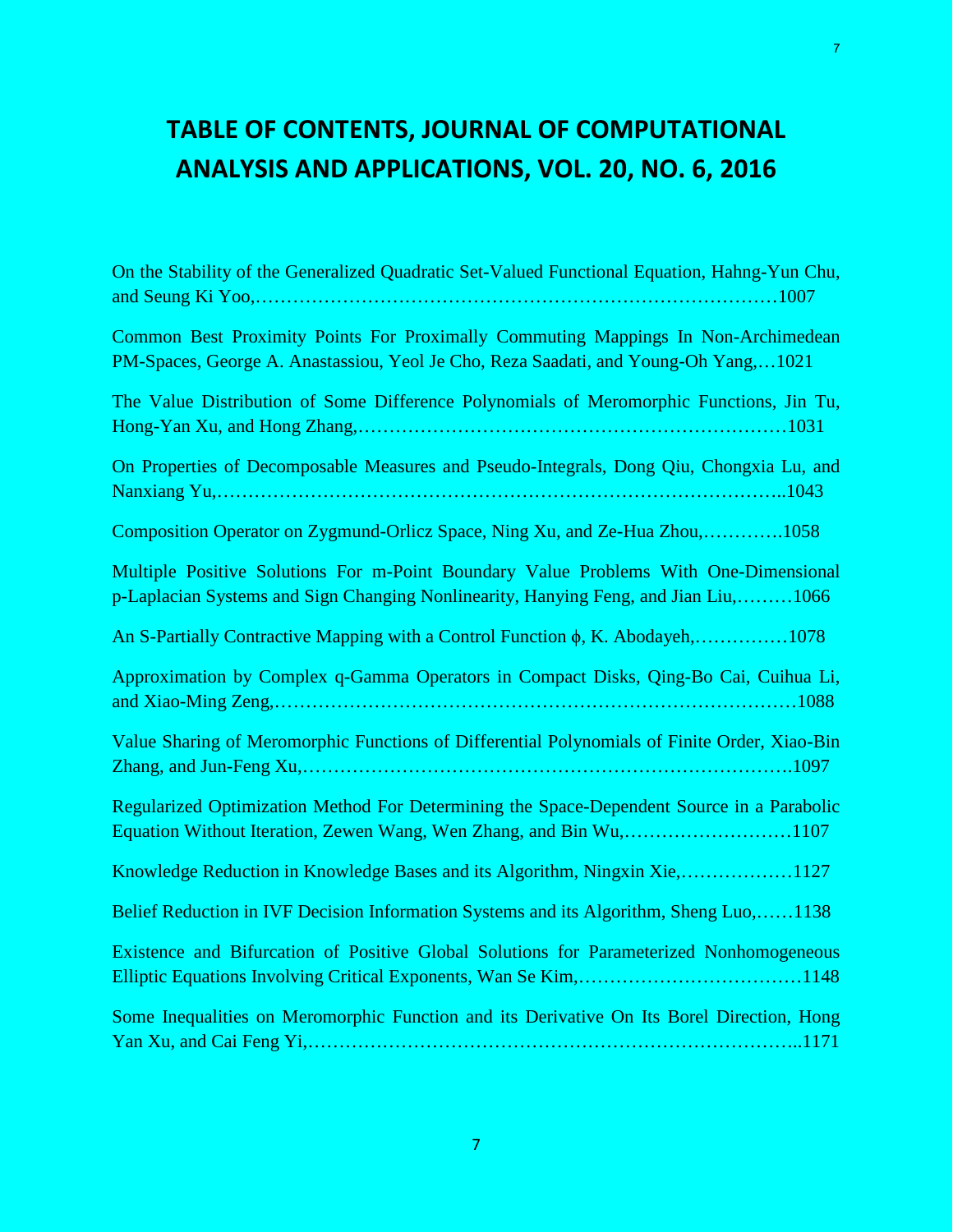# **TABLE OF CONTENTS, JOURNAL OF COMPUTATIONAL ANALYSIS AND APPLICATIONS, VOL. 20, NO. 7, 2016**

| Second Order Duality for Multiobjective Optimization Problems, Meraj Ali Khan, and Falleh R.                                                                                  |
|-------------------------------------------------------------------------------------------------------------------------------------------------------------------------------|
| On A Fifth-Order Difference Equation, Stevo Stevic, Josef Diblik, Bratislav Iricanin, and Zdenek                                                                              |
| Modified Three-Step Iterative Schemes for Asymptotically Nonexpansive Mappings In<br>Uniformly Convex Metric Spaces, Shin Min Kang, Arif Rafiq, Faisal Ali, and Young Chel    |
| On Identities between Sums of Euler Numbers and Genocchi Numbers of Higher Order,                                                                                             |
| An Algorithm for Multi-Attribute Decision Making Based On Soft Rough Sets, Guangji Yu,1248                                                                                    |
| Fixed Point Results for Modular Ultrametric Spaces, Cihangir Alaca, Meltem Erden Ege, and                                                                                     |
| On the Backward Difference Scheme for a Class of SIRS Epidemic Models With Nonlinear                                                                                          |
| Bounds for the Largest Eigenvalue of Nonnegative Tensors, Jun He,1290                                                                                                         |
| A Note On Fractional Neutral Integro-Differential Inclusions With State-Dependent Delay In<br>Banach Spaces, Selvaraj Suganya, Dumitru Baleanu, and Mani Mallika Arjunan,1302 |
| New Hermite-Hadamard's Inequalities for Preinvex Functions via Fractional Integrals, Shahid                                                                                   |
| The Borel Direction and Uniqueness of Meromorphic Function, Hong Yan Xu, Hua Wang, 1329                                                                                       |
| Pseudo-Valuations on BCH-Algebras with Respect To Subalgebras and (Closed) Ideals, Young                                                                                      |
| Derivatives of Decreasing Functions with Respect to Fuzzy Measures, H.M. Kim, Y.H. Kim, and                                                                                   |
| Some New Inequalities for the Gamma Function, Xiaodong Cao,1359                                                                                                               |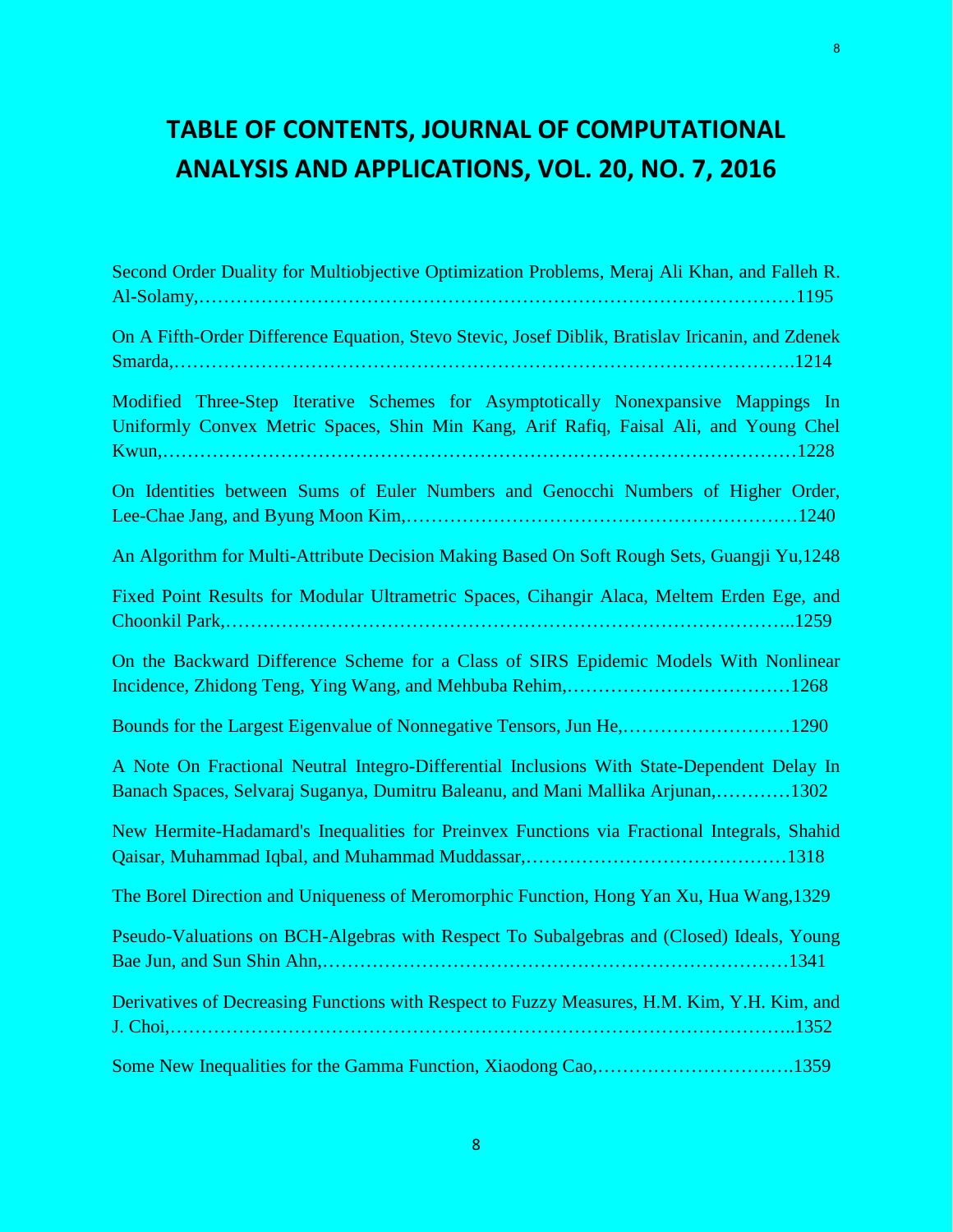| Mathematical Analysis of Humoral Immunity Viral Infection Model with Hill Type Infection          |  |
|---------------------------------------------------------------------------------------------------|--|
|                                                                                                   |  |
|                                                                                                   |  |
| A Parameterized Series Representation for Apery's Constant $\zeta(3)$ , Horst Alzer, and Jonathan |  |
|                                                                                                   |  |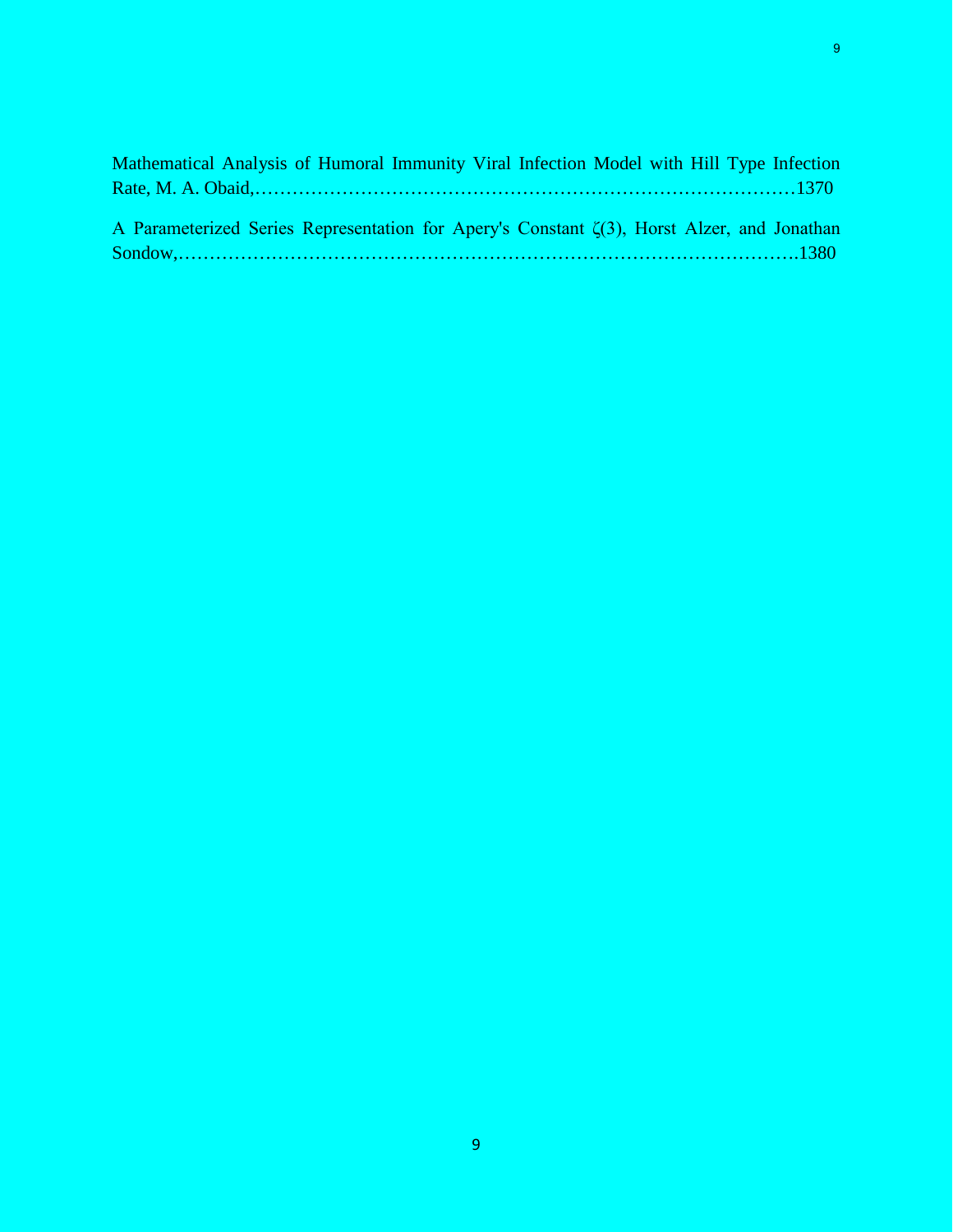#### **TABLE OF CONTENTS, JOURNAL OF COMPUTATIONAL ANALYSIS AND APPLICATIONS, VOL. 21, 2016**

# **TABLE OF CONTENTS, JOURNAL OF COMPUTATIONAL ANALYSIS AND APPLICATIONS, VOL. 21, NO. 1, 2016**

Numerical Simulation of an Electro-Thermal Model For Superconducting Nanowire Single-Photon Detectors, Wan Tang, Jianguo Huang, and Hao Li,…………………………………11 On the Existence of Meromorphic Solutions of Some Nonlinear Differential-Difference Equations, Xiu-Min Zheng, and Hong-Yan Xu,……………………………………………..24 Asymptotic Approximations of a Stable and Unstable Manifolds of a Two-Dimensional Quadratic Map, J. Bektesevic, M.R.S Kulenovic, and E. Pilav,……………………………..35 Fractional Differential Equations with Integral and Ordinary-Fractional Flux Boundary Conditions, Bashir Ahmad, Sotiris K. Ntouyas, and Ahmed Alsaedi,………………………52. Solutions of the Nonlinear Evolution Equation via the Generalized Riccati Equation Mapping Together with the (G'/G)-Expansion Method, Qazi Mahmood Ul Hassan, Hasibun Naher, Farah Abdullah, and Syed Tauseef Mohyud-Din,……………………………………………………62 Stability of a Lattice Preserving Functional Equation on Riesz Space: Fixed Point Alternative, Ehsan Movahednia, Seyed Mohammad Sadegh Modarres Mosadegh, Choonkil Park, and Dong Yun Shin,………………………………………………………………………………………83 Uniqueness Theorem of Meromorphic Functions and Their k-th Derivatives Sharing Set, Junfeng Xu, and Feng Lu,………………………………………………………………………………90 Compact Adaptive Aggregation Multigrid Method for Markov Chains, Ying Chen, Ting-Zhu Huang, and Chun Wen,………………………………………………………………………101 Travelling Solitary Wave Solutions for Stochastic Kadomtsev-Petviashvili Equation, Hossam A. Ghany, and M. Al Qurashi,…………………………………………………………………..121

10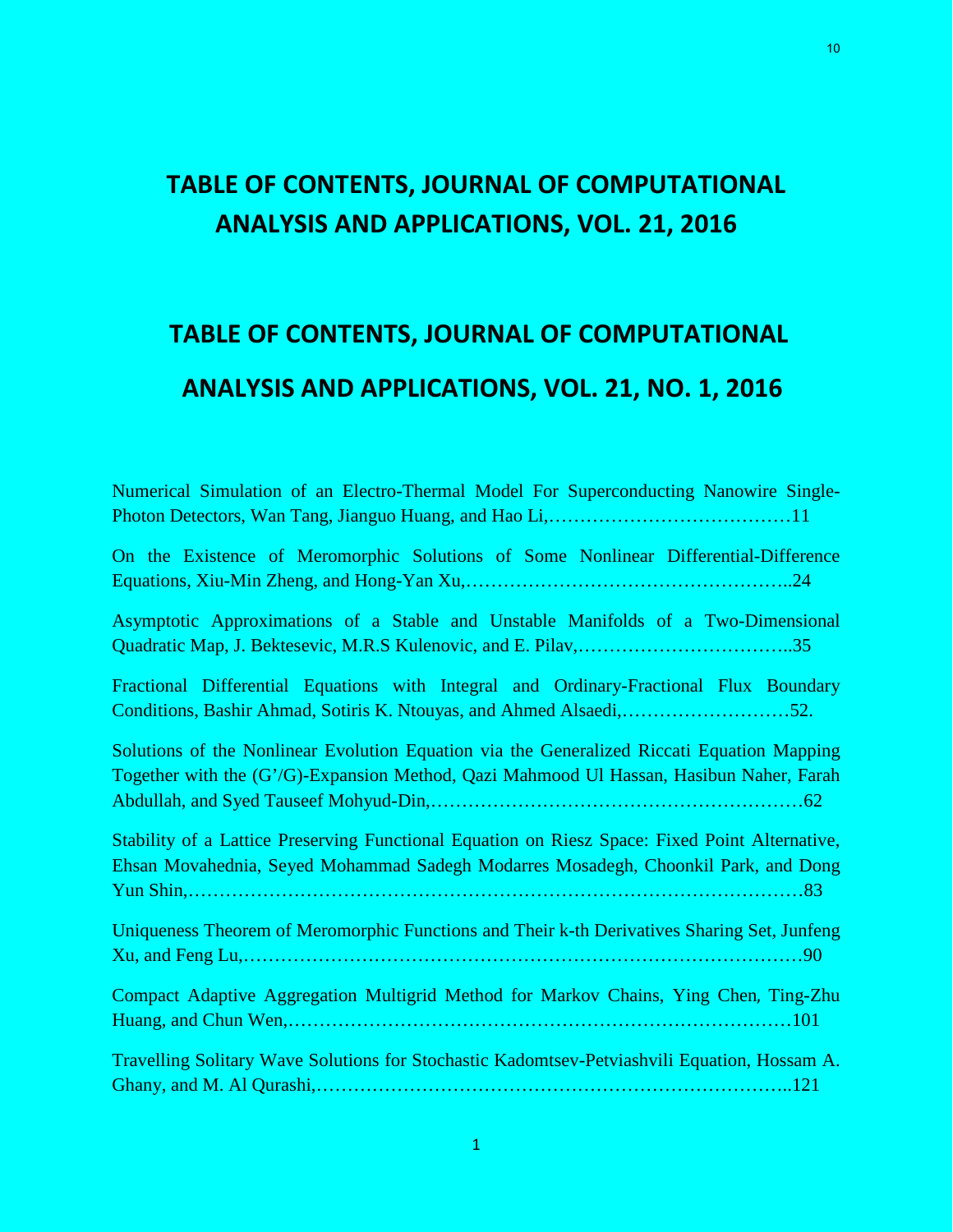| Global Dynamics and Bifurcations of Two Quadratic Fractional Second Order Difference                                                                                            |
|---------------------------------------------------------------------------------------------------------------------------------------------------------------------------------|
| Some New Inequalities of Hermite-Hadamard Type for Geometrically Mean Convex Functions                                                                                          |
| Stability Of The Generalized Version Of Euler-Lagrange Type Quadratic Equation, Chang II                                                                                        |
| A Fixed Point Approach to the Stability of Euler-Lagrange Sextic (a, b)-Functional Equations in<br>Archimedean And Non-Archimedean Banach Spaces, Mohammad Bagher Ghaemi, Mehdi |
| Dynamical Behaviors of a Nonlinear Virus Infection Model with Latently Infected Cells and                                                                                       |
| On The Symmetric Properties for the Generalized Twisted (h,q)-Tangent Numbers and                                                                                               |

### **TABLE OF CONTENTS, JOURNAL OF COMPUTATIONAL ANALYSIS AND APPLICATIONS, VOL. 21, NO. 2, 2016**

| Existence and Uniqueness of Fuzzy Solutions for the Nonlinear Second-Order Fuzzy Volterra                              |
|------------------------------------------------------------------------------------------------------------------------|
| Integrodifferential Equations, Shaher Momani, Omar Abu Arqub, Saleh Al-Mezel, and Marwan                               |
|                                                                                                                        |
| $\alpha\beta$ -Statistical Convergence and Strong $\alpha\beta$ -Convergence of Order $\gamma$ for a Sequence of Fuzzy |
|                                                                                                                        |
| IF Rough Approximations Based On Lattices, Gangqiang Zhang, Yu Han, and Zhaowen Li,237                                 |
|                                                                                                                        |
| Divisible and Strong Fuzzy Filters of Residuated Lattices, Young Bae Jun, Xiaohong Zhang, and                          |
|                                                                                                                        |
| Frequent Hypercyclicity of Weighted Composition Operators on Classical Banach Spaces,                                  |
|                                                                                                                        |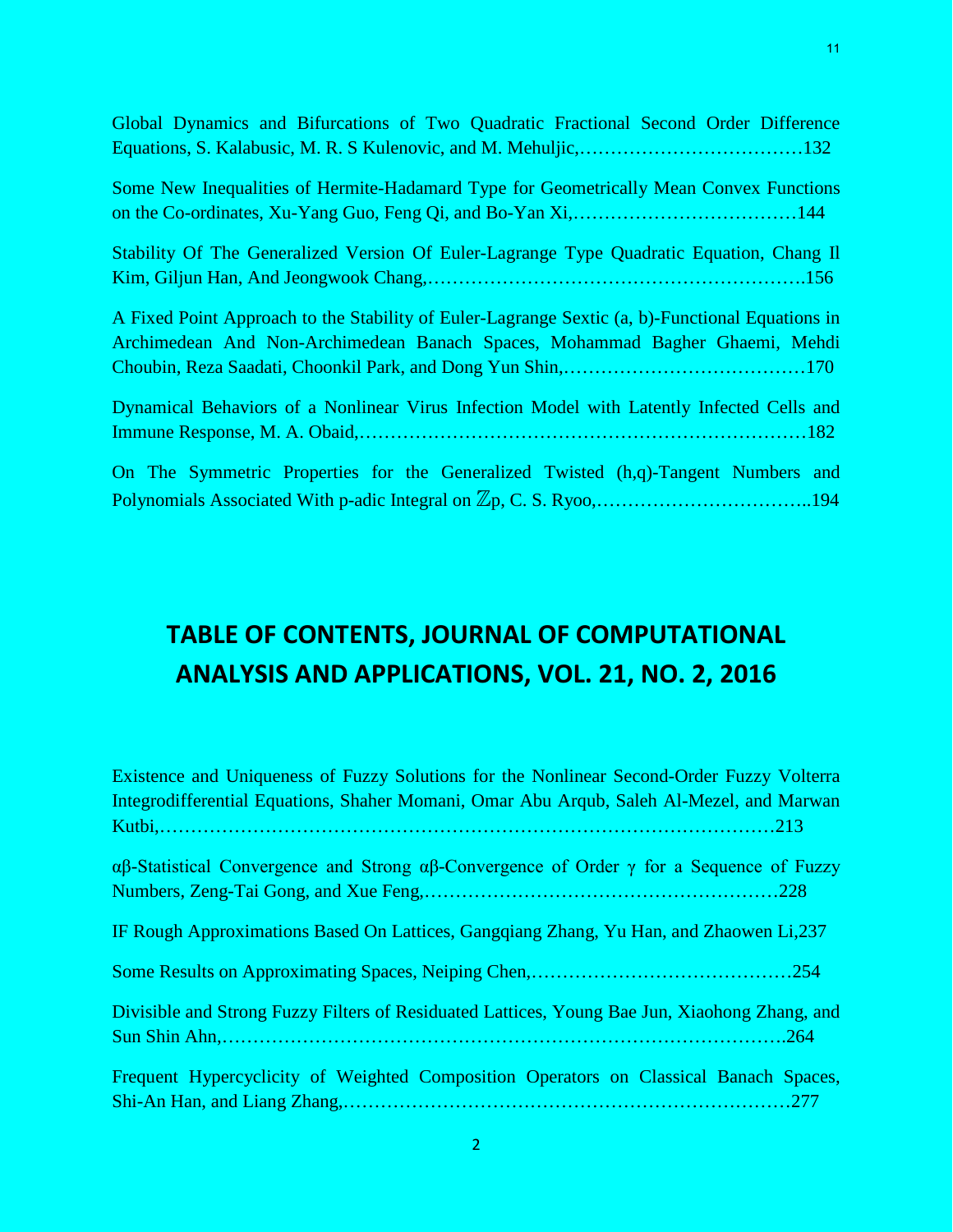| Equicontinuity of Maps on [0, 1), Kesong Yan, Fanping Zeng, and Bin Qin,293                                                                             |
|---------------------------------------------------------------------------------------------------------------------------------------------------------|
| On Mixed Type Riemann-Liouville and Hadamard Fractional Integral Inequalities, Weerawat<br>.299                                                         |
| Weighted Composition Operators From F(p, q, s) Spaces To nth Weighted-Orlicz Spaces,                                                                    |
| Modified q-Daehee Numbers and Polynomials, Dongkyu Lim,324                                                                                              |
| A Class of BVPS for Second-Order Impulsive Integro-Differential Equations of Mixed Type In                                                              |
| Distribution and Survival Functions With Applications in Intuitionistic Random Lie<br>C*-Algebras, Afrah A. N. Abdou, Yeol Je Cho, and Reza Saadati,345 |
| Cubic ρ-Functional Inequality and Quartic ρ-Functional Inequality, Choonkil Park, Jung Rye                                                              |
|                                                                                                                                                         |

Finite Difference approximations for the Two-side Space-time Fractional Advection-diffusion Equations, Yabin Shao, and Weiyuan Ma,…………………………………………………369 A Modified Newton-Shamanskii Method for a Nonsymmetric Algebraic Riccati Equation, Jian-Lei Li, Li-Tao Zhang, Xu-Dong Li, Qing-Bin Li,………………………………..……380

Hesitant Fuzzy Filters and Hesitant Fuzzy G-Filters in Residuated Lattices, G. Muhiuddin,394

### **TABLE OF CONTENTS, JOURNAL OF COMPUTATIONAL ANALYSIS AND APPLICATIONS, VOL. 21, NO. 3, 2016**

Some New Chebyshev Type Quantum Integral Inequalities on Finite Intervals, Feixiang Chen, and Wengui Yang,…………………………………………………………………………417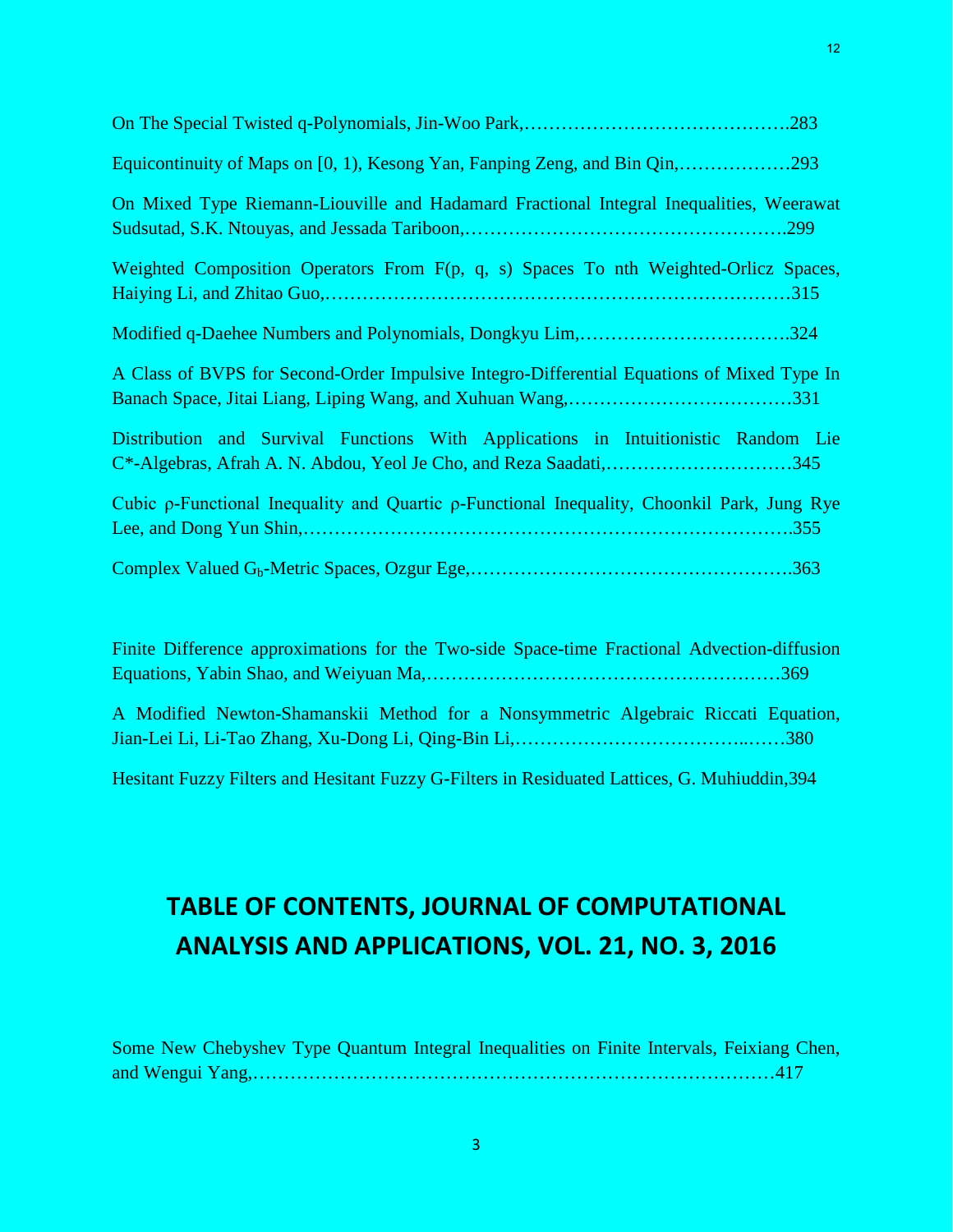| A First Order Differential Subordination and Its Applications, M. A. Kutbi, and A. A. Attiya, 427                                                                                       |
|-----------------------------------------------------------------------------------------------------------------------------------------------------------------------------------------|
| Approximation by A Complex Summation-Integral Type Operators in Compact Disks, Mei-Ying                                                                                                 |
| On the Convergence of Mann and Ishikawa Type Iterations in the Class of Quasi Contractive<br>Operators, Shin Min Kang, Faisal Ali, Arif Rafiq, Young Chel Kwun, and Shaista Jabeen, 451 |
| Mean Ergodic Theorems for Semigroups of Linear Operators in p-Banach Spaces, H. M. Kenari,                                                                                              |
| Fixed Point Results for Ciric type α-η-GF-Contractions, Marwan Amin Kutbi, Muhammad                                                                                                     |
| Fixed Point and Quadratic p-Functional Inequalities in Non-Archimedean Banach Spaces, Jung                                                                                              |
| Dynamics and Global Stability of Higher Order Nonlinear Difference Equation, E. M. Elsayed,                                                                                             |
| A Fractional Derivative Inclusion Problem via An Integral Boundary Condition, Dumitru<br>Baleanu, Mehdi Moghaddam, Hakimeh Mohammadi, Shahram Rezapour,504                              |
| Stability and Hyperstability of Generalized Orthogonally Quadratic Ternary Homomorphisms In<br>Non-Archimedean Ternary Banach Algebras: A Fixed Point Approach, M. Eshaghi Gordji, G.   |
| Symmetry Identities of Higher-Order q-Euler Polynomials Under The Symmetric Group of                                                                                                    |
| Soft Saturated and Dried Values with Applications In BCK/BCI-Algebras, Seok Zun Song, Hee                                                                                               |
| Boundedness from Below of Composition Followed by Differentiation on Bloch-type Spaces,                                                                                                 |
| Uni-soft Filters of BE-Algebras, Young Bae Jun, and N. O. Alshehri,552                                                                                                                  |
| On q-Analogue of Stancu-Schurer-Kantorovich Operators Based on q-Riemann Integral, Shin                                                                                                 |
| Mathematical Analysis of A Cell Mediated Immunity in A Virus Dynamics Model with<br>Nonlinear Infection Rate and Removal, A. M. Elaiw, and N. H. AlShamrani,578                         |
| On The Stability of Cubic Lie *-Derivations, Dongseung Kang,587                                                                                                                         |

4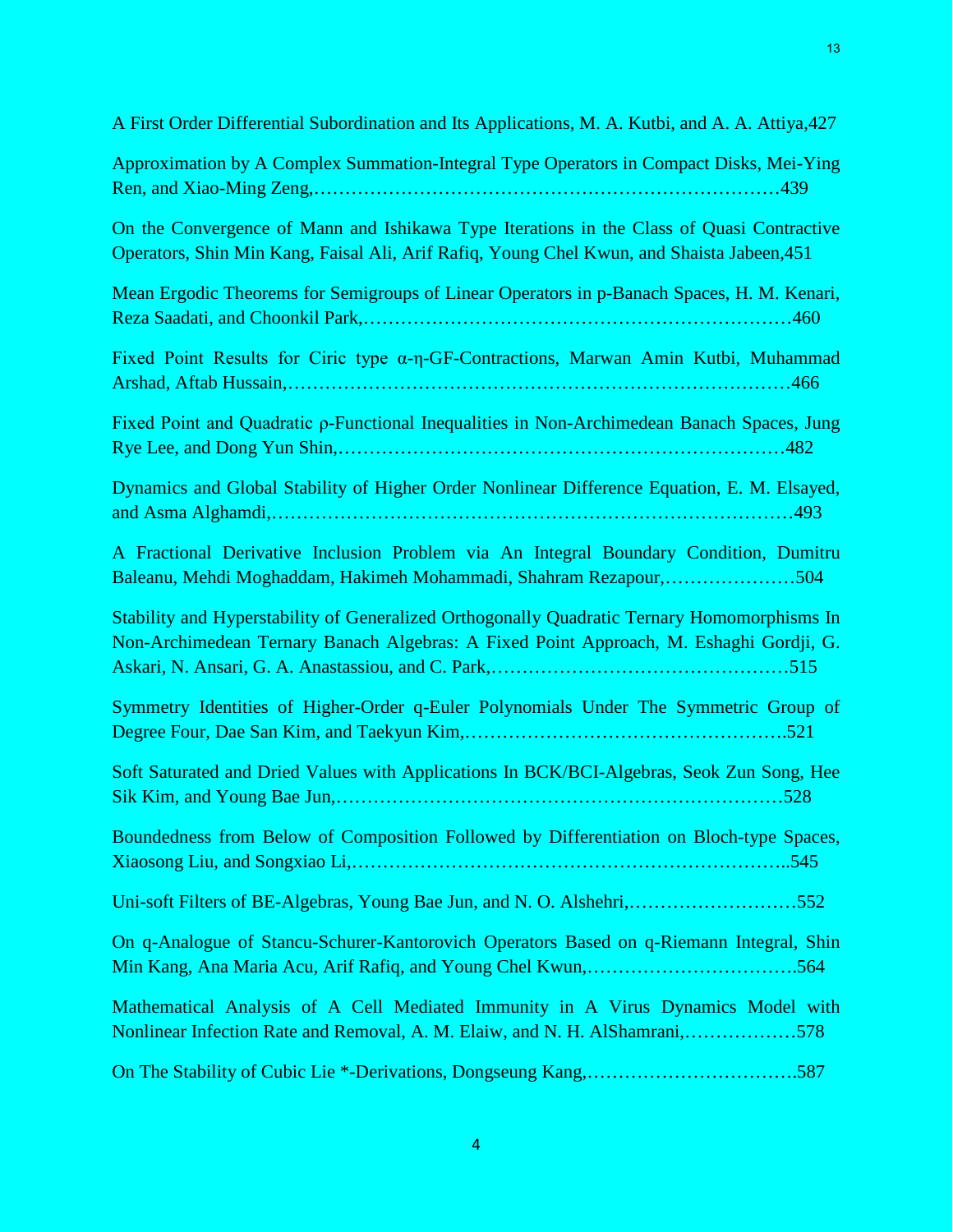14

### **TABLE OF CONTENTS, JOURNAL OF COMPUTATIONAL ANALYSIS AND APPLICATIONS, VOL. 21, NO. 4, 2016**

| Stability of Ternary m-Derivations on Ternary Banach Algebras, Madjid Eshaghi Gordji, Vahid                                                                                             |
|-----------------------------------------------------------------------------------------------------------------------------------------------------------------------------------------|
|                                                                                                                                                                                         |
| On Cauchy Problems with Caputo Hadamard Fractional Derivatives, Y. Adjabi, F. Jarad, D.                                                                                                 |
| Multivalued Generalized Contractive Maps and Fixed Point Results, Marwan A. Kutbi,682                                                                                                   |
| Essential Commutativity and Isometry of Composition Operator and Differentiation Operator,                                                                                              |
| Approximation of Jensen Type Quadratic-Additive Mappings via the Fixed Point Theory,                                                                                                    |
| On Certain Subclasses of p-Valent Analytic Functions Involving Saitoh Operator, J. Patel, and                                                                                           |
| Generalized $\varphi$ -Weak Contractive Fuzzy Mappings and Related Fixed Point Results on Complete<br>Metric Space, Afshan Batool, Tayyab Kamran, Sun Young Jang, and Choonkil Park,729 |
| On Carlitz's Degenerate Euler Numbers and Polynomials, Dae San Kim, Taekyun Kim, and                                                                                                    |
| Dynamics and Behavior of the Higher Order Rational Difference Equation, M. El-Dessoky, 743                                                                                              |
| A Quadratic Functional Equation In Intuitionistic Fuzzy 2-Banach Spaces, Ehsan Movahednia,                                                                                              |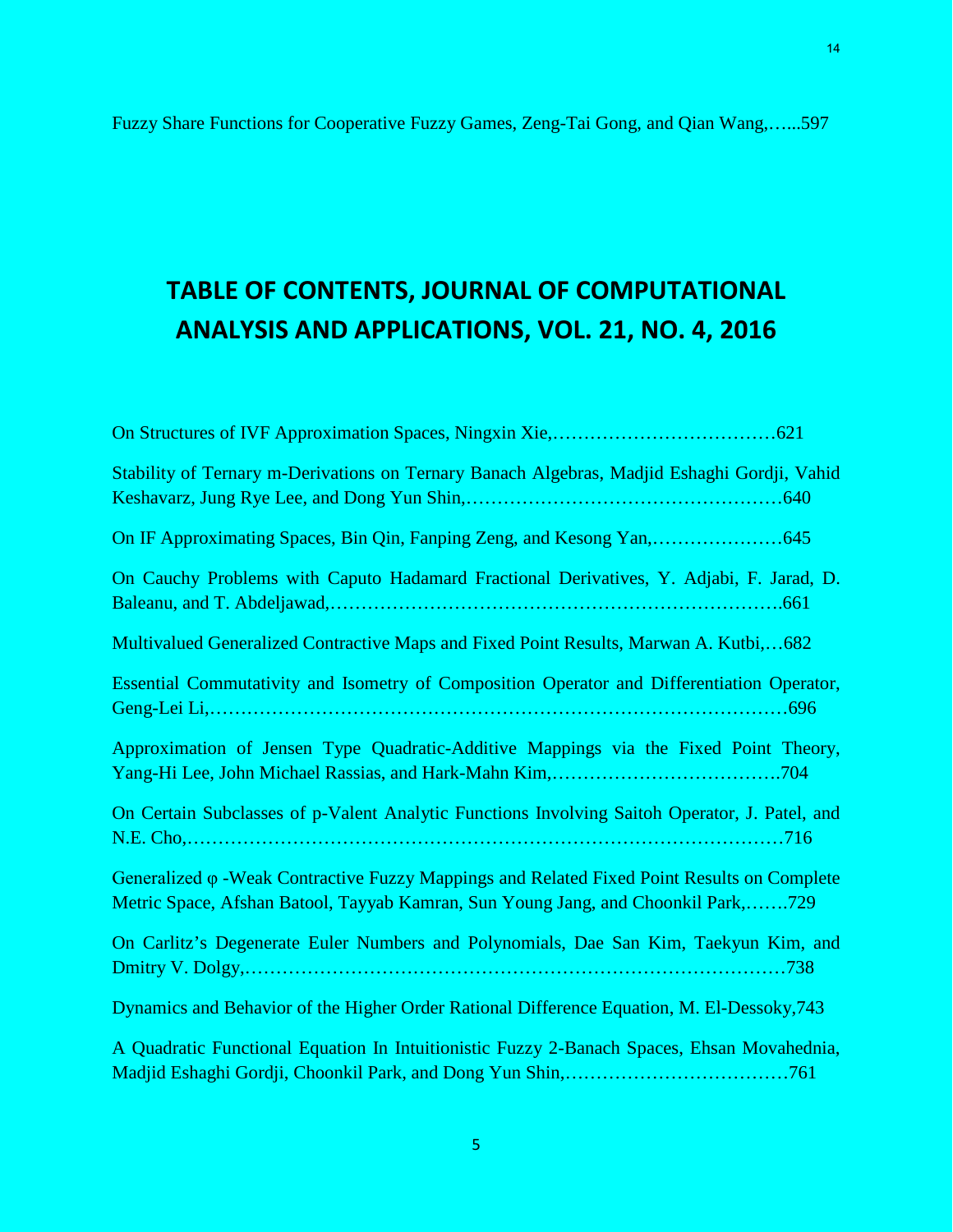On A q-Analogue of (h,q)-Daehee Numbers and Polynomials of Higher.., Jin-Woo Park,…769

| On Blow-Up of Solutions For A Semilinear Damped Wave Equation with Nonlinear Dynamic |  |
|--------------------------------------------------------------------------------------|--|
|                                                                                      |  |

Uniqueness of Meromorphic Functions with Their Difference Operators, Xiaoguang Qi, Yong Liu, and Lianzhong Yang,……………………………………………………………………784

Quadratic ρ-Functional Inequalities in Non-Archimedean Normed Spaces, Sungsik Yun, and Choonkil Park,………………………………………………………………………………791

#### **TABLE OF CONTENTS, JOURNAL OF COMPUTATIONAL ANALYSIS AND APPLICATIONS, VOL. 21, NO. 5, 2016**

| Mixed Problems of Fractional Coupled Systems of Riemann-Liouville Differential Equations<br>and Hadamard Integral Conditions, S. K. Ntouyas, Jessada Tariboon, and Phollakrit |
|-------------------------------------------------------------------------------------------------------------------------------------------------------------------------------|
| Ternary Jordan Ring Derivations on Banach Ternary Algebras: A Fixed Point Approach, Madjid                                                                                    |
| Initial Value Problems for a Nonlinear Integro-Differential Equation of Mixed Type in Banach                                                                                  |
| Solving the Multicriteria Transportation Equilibrium System Problem with Nonlinear Path Costs,                                                                                |
| Barnes' Multiple Frobenius-Euler and Hermite Mixed-Type Polynomials, Dae San Kim, Dmitry                                                                                      |
| Robust Stability and Stabilization of Linear Uncertain Stochastic Systems with Markovian                                                                                      |
| On Interval Valued Functions and Mangasarian Type Duality Involving Hukuhara Derivative,                                                                                      |
| Additive-Quadratic $\rho$ -Functional Inequalities in $\beta$ -Homogeneous Normed Spaces, Sungsik Yun,                                                                        |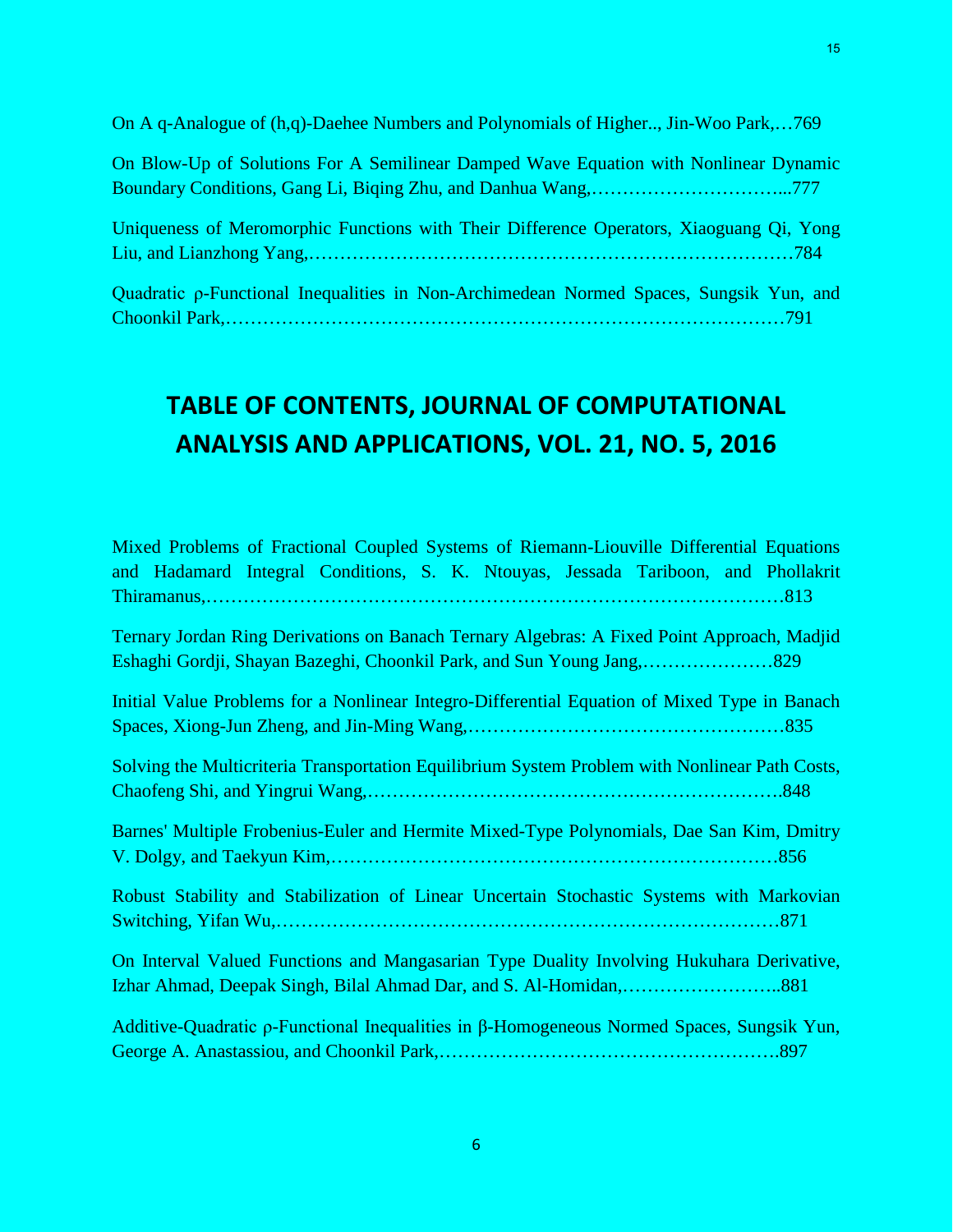| A Note on Stochastic Functional Differential Equations Driven By G-Brownian Motion with<br>Discontinuous Drift Coefficients, Faiz Faizullah, Aamir Mukhtar, and M. A. Rana,910 |
|--------------------------------------------------------------------------------------------------------------------------------------------------------------------------------|
| Subclasses of Janowski-Type Functions Defined By Cho-Kwon-Srivastava Operator, Saima                                                                                           |
| On A Product-Type Operator from Mixed-Norm Spaces to Bloch-Orlicz Spaces, Haiying Li, and                                                                                      |
| A Short Note on Integral Inequality of Type Hermite-Hadamard through Convexity, Muhammad                                                                                       |
| Degenerate Poly-Bernoulli Polynomials of The Second Kind, Dmitry V. Dolgy, Dae San Kim,<br>.954                                                                                |
| Some Results for Meromorphic Functions of Several Variables, Yue Wang,967                                                                                                      |
| Nonstationary Refinable Functions Based On Generalized Bernstern Polynomials, Ting Cheng                                                                                       |
| The Order and Type of Meromorphic Functions and Entire Functions of Finite Iterated Order,<br>.994                                                                             |

#### **TABLE OF CONTENTS, JOURNAL OF COMPUTATIONAL ANALYSIS AND APPLICATIONS, VOL. 21, NO. 6, 2016**

Some Results of a New Integral Operator, Roberta Bucur, Loriana Andrei, Daniel Breaz,1017

A New Generalization Of The Ostrowski Inequality and Ostrowski Type Inequality for Double Integrals on Time Scales, A. Tuna, and S. Kutukcu,………………………………………1024

Approximate Ternary Jordan Bi-Homomorphisms in Banach Lie Triple Systems, Madjid Eshaghi Gordji, Amin Rahimi, Choonkil Park, and Dong Yun Shin,…………………….1040

Borel Directions and Uniqueness of Meromorphic Functions Sharing Five Values, Jianren Long, and Chunhui Qiu,…………………………………………………………………………..1046

On An Interval-Representable Generalized Pseudo-Convolution By Means Of the Interval-Valued Generalized Fuzzy Integral and Their Properties, Jeong Gon Lee, Lee-Chae Jang,1060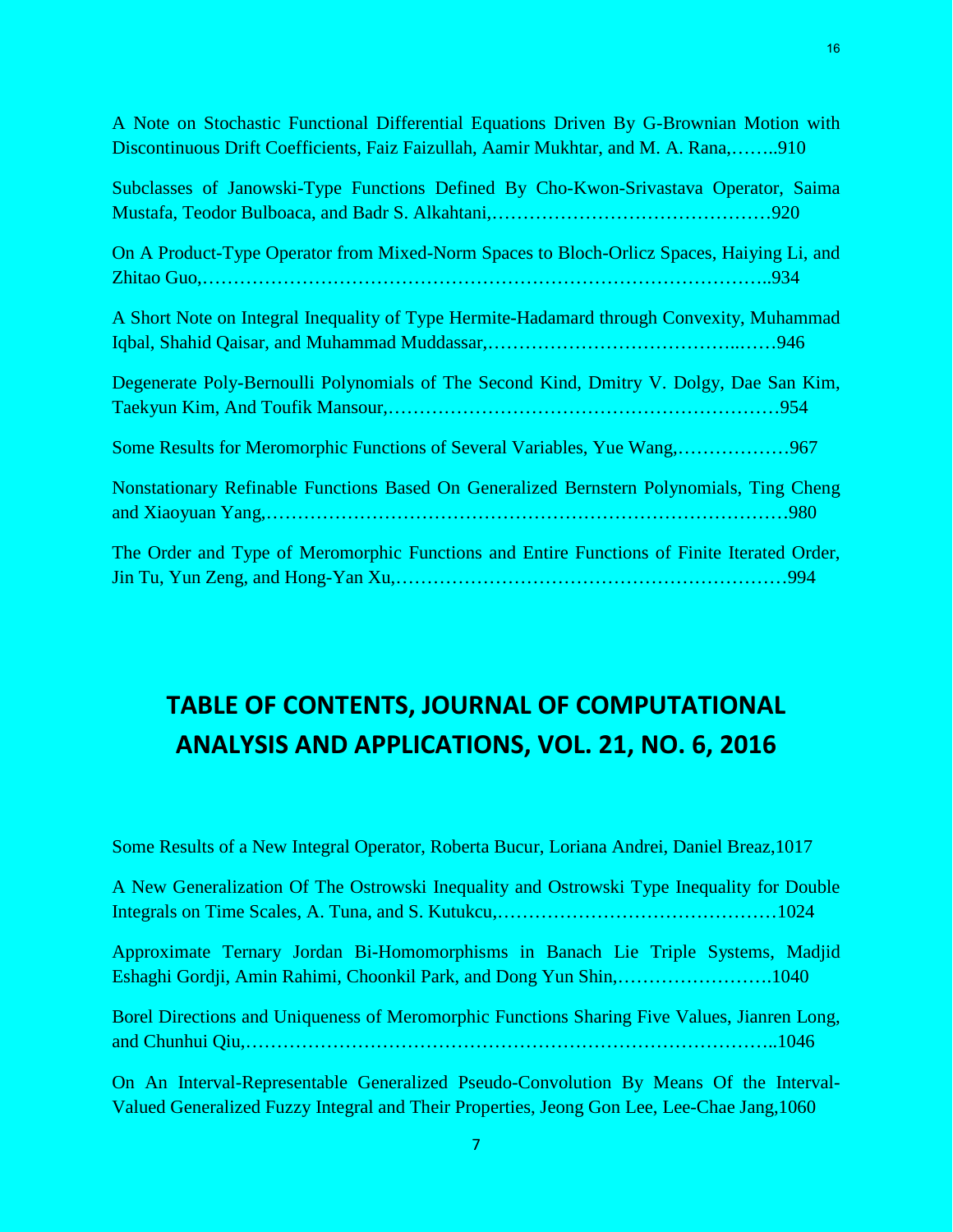Fixed Point and Coupled Fixed Point Theorems for Generalized Cyclic Weak Contractions in Partially Ordered Probabilistic Metric Spaces, Chuanxi Zhu, and Wenqing Xu,…………1073

|  |  |  |  | Weak Galerkin Finite Element Method for Time Dependent Reaction-Diffusion Equation, |  |
|--|--|--|--|-------------------------------------------------------------------------------------|--|
|  |  |  |  |                                                                                     |  |

Some Fixed Point Theorems for Generalized Expansive Mappings in Cone Metric Spaces over Banach Algebras, Binghua Jiang, Shaoyuan Xu, Huaping Huang, and Zelin Cai,………1103

| Additive p-Functional Inequalities in Fuzzy Normed Spaces, Ji-Hye Kim, George A.                 |  |  |  |  |  |
|--------------------------------------------------------------------------------------------------|--|--|--|--|--|
|                                                                                                  |  |  |  |  |  |
|                                                                                                  |  |  |  |  |  |
| A Note on Barnes-Type Boole Polynomials with $\lambda$ -Parameter, Taekyun Kim, Dmitry V. Dolgy, |  |  |  |  |  |
|                                                                                                  |  |  |  |  |  |

#### **TABLE OF CONTENTS, JOURNAL OF COMPUTATIONAL ANALYSIS AND APPLICATIONS, VOL. 21, NO. 7, 2016**

| Product-Type Operators from Weighted Bergman-Orlicz Spaces to Bloch-Orlicz Spaces, Hong-     |
|----------------------------------------------------------------------------------------------|
| Lyapunov Inequalities of Linear Hamiltonian Systems on Time Scales, Jing Liu, Taixiang Sun,  |
| Error Analysis of Distributed Algorithm for Large Scale Data Classification, Cheng Wang, and |
| Korovkin Type Statistical Approximation Theorem for a Function of Two Variables, G. A.       |
| Advanced Fractional Taylor's Formulae, George A. Anastassiou,1185                            |
| Generalized Canavati Type Fractional Taylor's Formulae, George A. Anastassiou,1205           |
| Properties on a Subclass of Univalent Functions Defined By Using Salagean Operator and       |
| About Some Differential Sandwich Theorems Using a Multiplier Transformation and              |